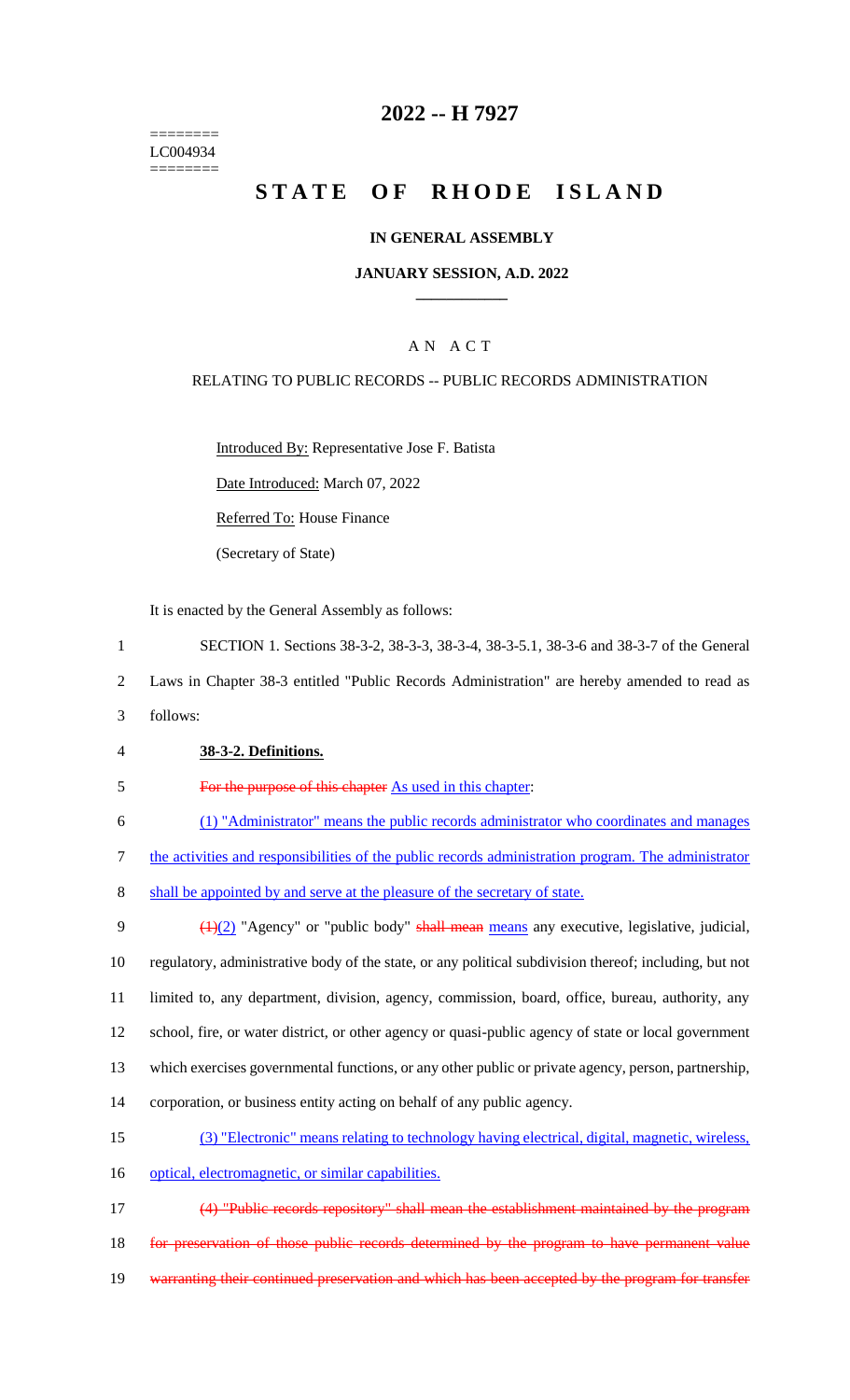- 1 to its custody.
- 2 (4) "Electronic record" means a record created, generated, sent, communicated, received, 3 or stored by electronic means.
- $\frac{2}{2}(5)$  "Program" shall mean means the public records administration program of the 5 secretary of state.
- 6  $\left(\frac{3(6)}{2}\right)$  "Public record" or "public records" shall mean means all documents, papers, letters, 7 maps, books, tapes, photographs, films, sound recordings, electronic records, or other material 8 regardless of physical form or characteristics made or received pursuant to law or ordinance or in 9 connection with the transaction of official business by any agency.
- 10 (7) "Record copy" means the record that an agency designates as the official record for
- 11 legal and business purposes, and to which the agency applies records management policy measures
- 12 for the protection, security, maintenance and/or preservation thereof.
- 13 (8) "Record series" means a collection of records maintained as a group and derived from 14 or related to a particular subject, activity or function of an agency.
- 15 (5)(9) "Records center" shall mean means an establishment a facility, under the direction
- 16 of the administrator, maintained by the program for the that provides storage, processing, servicing,
- 17 and security of public records that must be retained for varying periods of time but need not be 18 retained in an agency's office equipment or space.
- 19  $\left(\frac{6}{10}\right)$  "Records control schedule" shall mean means the document or documents 20 establishing the official retention, maintenance, and disposal requirements for a record or record 21 series, or type of record based on upon any administrative, legal, fiscal, and/or historical values 22 value for the scheduled records related to that record or record series.
- 23 (11) "Records officer" means the representative designated by an agency as responsible for
- 24 the operation of the records management program for the agency and related communications with
- 25 the public records administration.
- 26 (12) "Retention" means the duration of time that a record, record series, or other
- 27 information shall be maintained in its original form.
- 28 (13) "Secretary" means the Rhode Island secretary of state.
- 29 (14) "State archives" means the official state repository or any other repository approved
- 30 by the state archivist for long-term or permanent records.
- 31 (15) "State archivist" means the individual who coordinates, directs, and administers the
- 32 activities and responsibilities of the state archives.
- 33 **38-3-3. Public records administration program.**
- 34 (a) The public records administration program shall be organized as deemed necessary by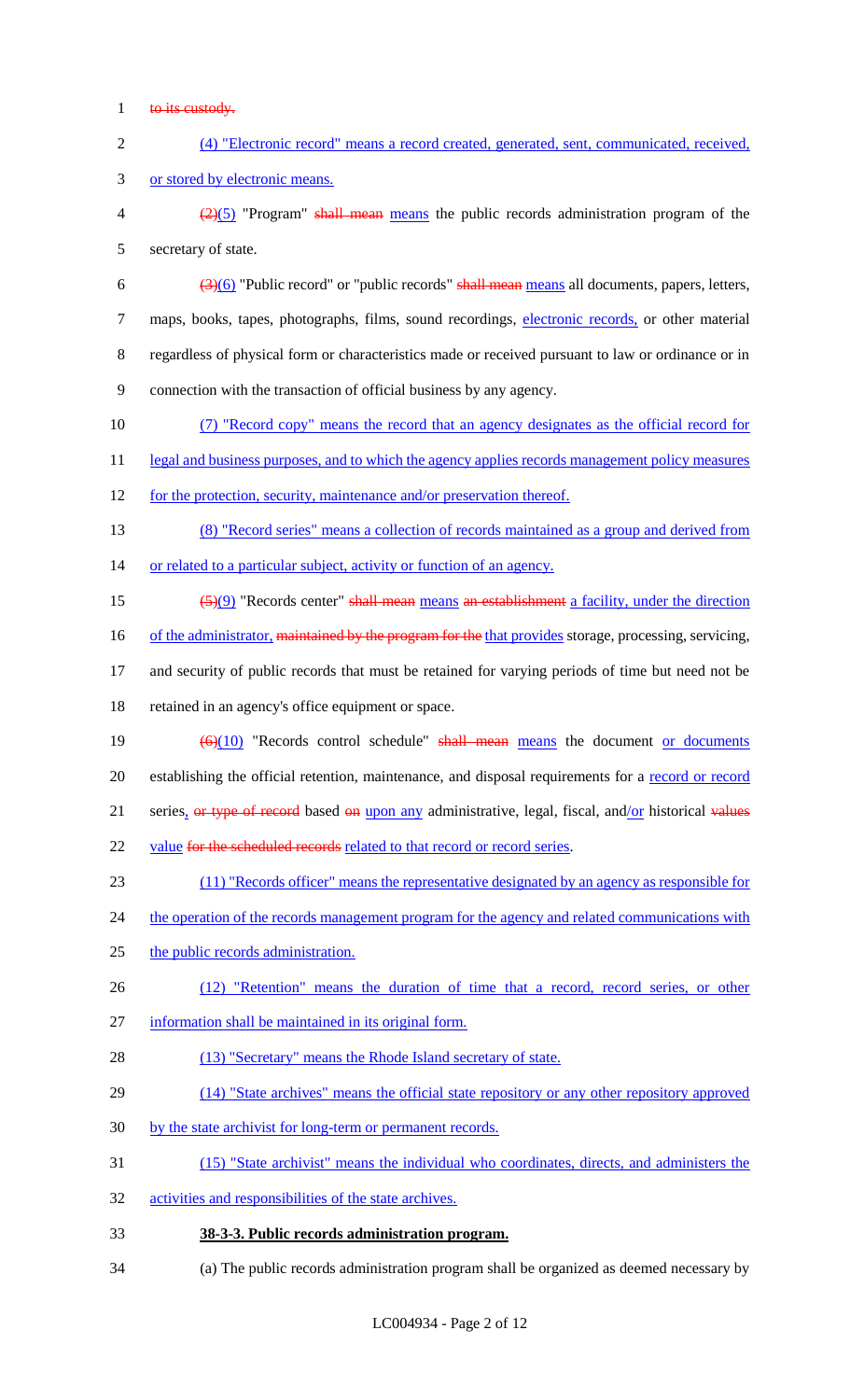1 the secretary of state for the proper discharge of its duties and responsibilities under this chapter. 2 All personnel, furnishings, equipment, finances, property, and contractual arrangements of the 3 public records administration shall be the responsibility of the secretary of state.

4 (b) There shall be a public records advisory commission consisting of seventeen (17) 5 members, one of whom shall be a member of the senate chosen by the president of the senate, one 6 of whom shall be a member of the house of representatives chosen by the speaker of the house, 7 (6) of whom shall be chosen by the governor, and seven (7) of whom shall be chosen by the 8 secretary of state. The secretary of state or designee shall serve as a permanent member of the 9 commission. The state archivist shall serve as a permanent member of the commission. The 10 appointments shall consist of persons who are qualified by training and experience with proven 11 interest in historical records and public records management. In the first instance, five (5) members 12 shall be appointed for a one year term, two (2) by the governor and three (3) by the secretary of 13 state; five (5) members shall be appointed for a two (2) year term, one by the speaker of the house, 14 one by the president of the senate, two (2) by the governor, and one by the secretary of state; five 15 (5) members shall be appointed for a three (3) year term, two (2) by the governor, and three (3) by 16 the secretary of state. The members shall hold office until July 1, in the years in which their 17 respective terms end. Thereafter, prior to July 1, successors shall be appointed to the commission 18 to the members of the commission whose terms expired. Vacancy of a member shall be filled by 19 appointment by the corresponding authority for the remainder of the unexpired terms.

20 (c) The secretary of state or designee shall serve as the chairperson of the commission. The 21 state archivist or designee shall serve as the secretary of the commission with voting rights.

22 (d) It shall be the duty of the public records advisory commission to provide professional 23 and technical assistance to the public records administration program, the state archives, and the 24 local governments of the state in all matters relating to the administration of public records. 25 Members of the commission shall serve without pay.

26 (e) The secretary of state may appoint an administrator of the program and shall establish 27 his or her qualifications other than the professional competence required. The administrator shall 28 coordinate, direct, and administer the activities and responsibilities of the program. The 29 administrator shall serve at the pleasure of the secretary of state.

 (f) The program may make and enter into contracts and agreements with other agencies, organizations, associations, corporations, and individuals, or federal agencies as it may determine are necessary, expedient, or incidental to the performance of its duties or the execution of its powers under this chapter.

34 (g) The program shall adopt rules and regulations deemed necessary to carry out its duties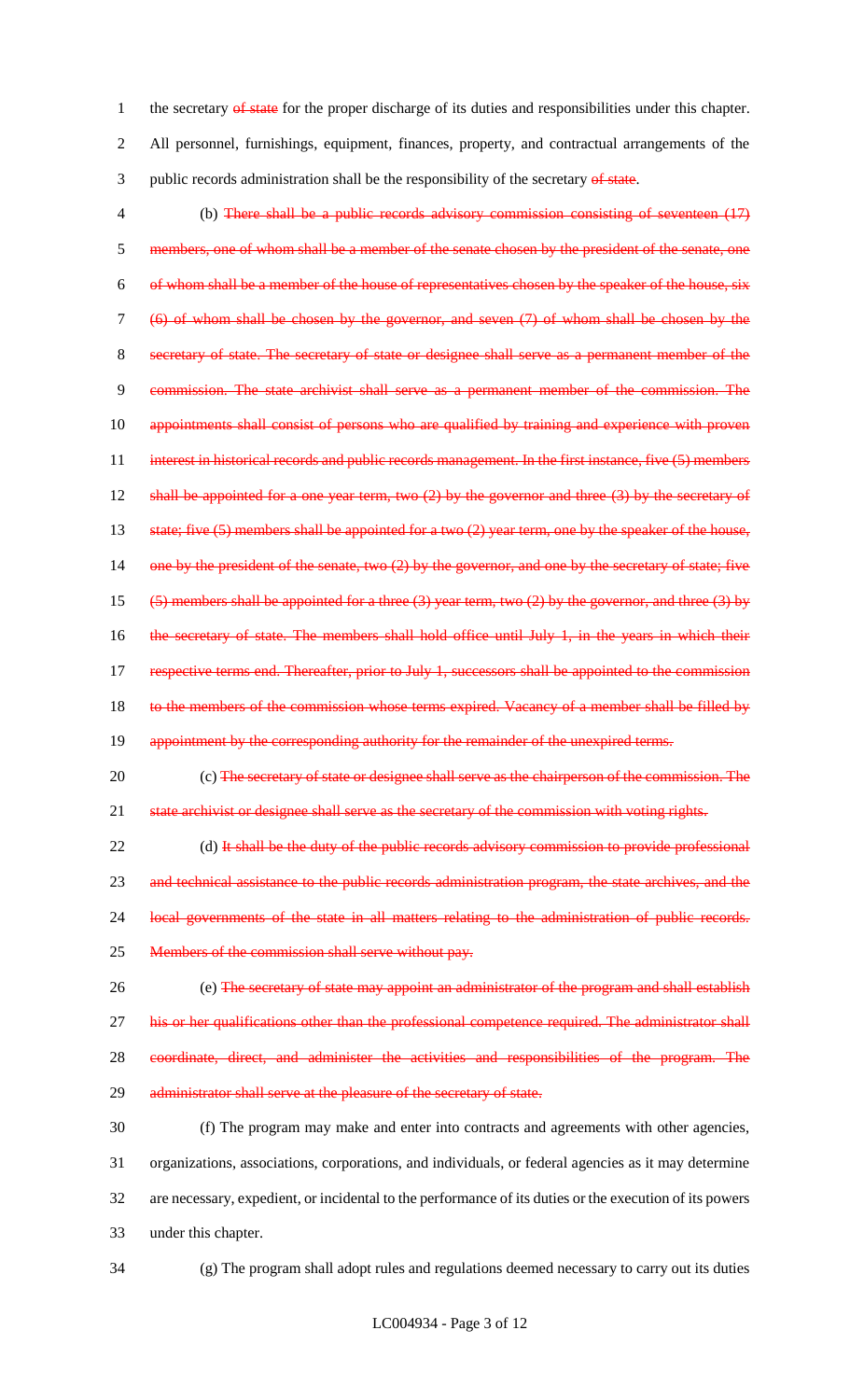and responsibilities under this chapter which rules shall be binding on all agencies and persons affected thereby. The willful violation of any of the rules and regulations adopted by the program shall constitute a misdemeanor.

- (h) The program may accept gifts, grants, bequests, loans, and endowments for purposes not inconsistent with its responsibilities under this chapter.
- 

### **38-3-4. Duties of administrator.**

- (a) It shall be the duty and responsibility of the administrator to render all services required
- 8 by the program herein set forth that can advantageously and effectively be centralized. The office

9 shall perform such other functions and duties as the secretary of state may direct.

- (b) The administrator shall supervise, direct, and coordinate the activities of the program.
- (c) The administrator shall be designated "the public records administrator".
- It shall be the duty and responsibility of the administrator to:
- (1) Establish and administer a public records management program, for public bodies

14 which shall be primarily responsible for assisting state agencies and cities and towns with the care

- 15 and management of public records, including the operation of a record center or centers, and apply
- efficient and economical management methods relating to the creation, utilization, retention,
- 17 preservation, and disposal of records.
- (2) Analyze, develop, establish, and coordinate standards, procedures, and techniques of 19 record making and record keeping to ensure the access, security, and preservation of public records.
- (3) Institute and maintain a training and information program, including, but not limited to,
- the publication of educational materials on all phases of records management to bring to the

22 attention of all agencies approved and current practices, methods, procedures, and devices for the

efficient and economical management of records.

24 (4) Make continuous surveys of record keeping operations, to examine the condition of 25 public records and recommend improvements to public officials in current records management practices, space, equipment, supplies, and personnel in creating, maintaining, and making available

- the public records in their custody.
- 28 (5) Establish and maintain a program, in cooperation with each agency, for the selection 29 and protection of public records considered essential to the operation of government and to the protection of the rights and privileges of citizens.
- (6) Create forms for the development of the required records control schedules submitted
- by an agency to the program.
- (7) Create, analyze, and uphold records control schedules of public records in the custody of state and local agencies.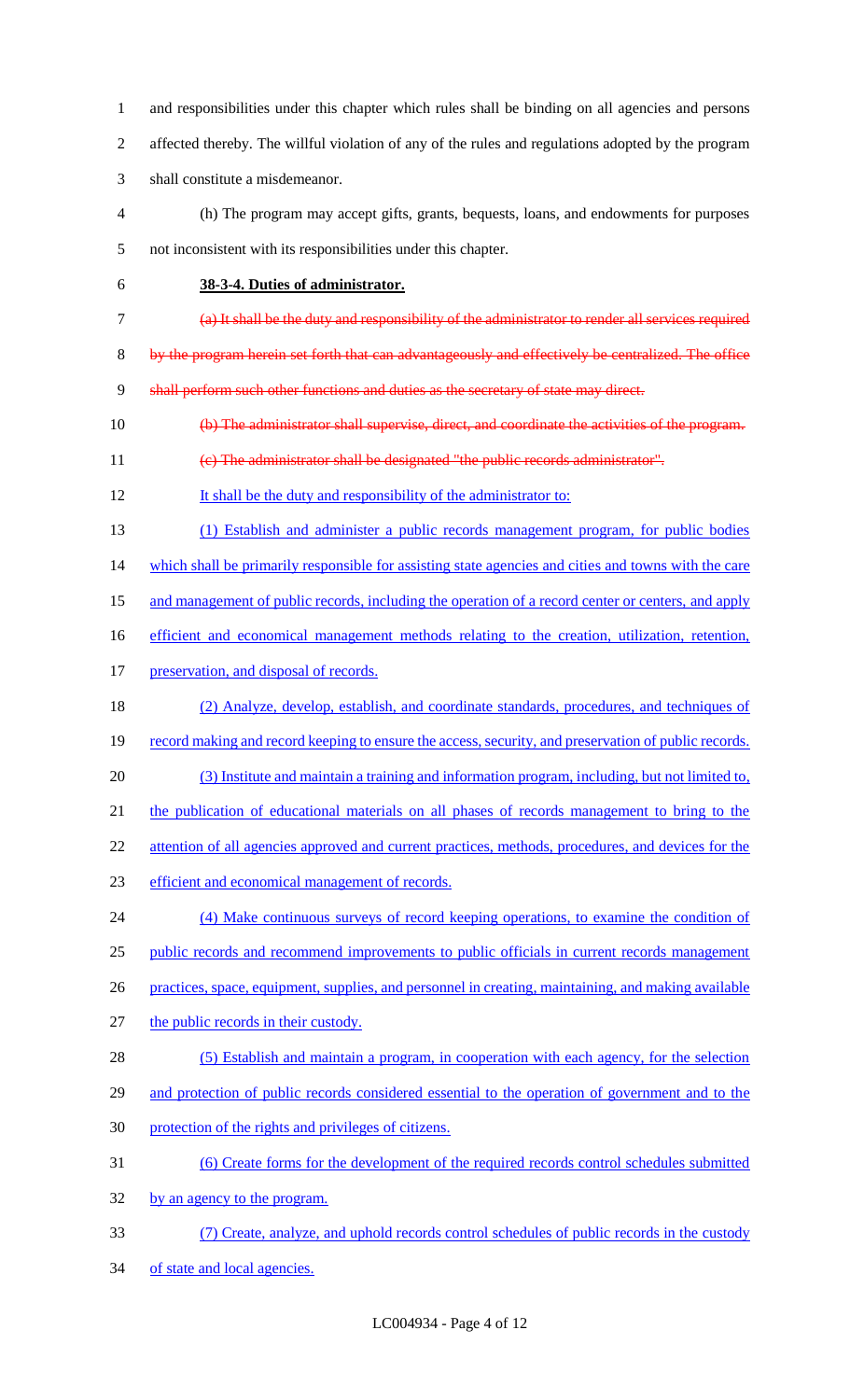| $\mathbf{1}$ | (8) Collect fines for violations of any rules and regulations adopted to carry out the                     |
|--------------|------------------------------------------------------------------------------------------------------------|
| $\mathbf{2}$ | purposes of this chapter.                                                                                  |
| 3            | (9) Establish safeguards against unauthorized or unlawful removal or loss of records.                      |
| 4            | (10) Initiate appropriate action to recover records removed unlawfully or without                          |
| 5            | authorization.                                                                                             |
| 6            | (11) Preserve and administer such public records as shall be transferred to the state archives             |
| 7            | according to approved conservation and security practices, and to permit them to be inspected,             |
| 8            | examined, and copied at reasonable times and under supervision of the program; provided, that any          |
| 9            | record placed in keeping of the program under special terms or conditions restricting their use shall      |
| 10           | be made available only in accordance with the terms and conditions.                                        |
| 11           | (12) Provide a public research room where, upon policies established by the program, the                   |
| 12           | records in the state archives may be studied.                                                              |
| 13           | (13) Make certified copies under seal of any records transferred to it upon the application                |
| 14           | of any person, and sign the certificates which shall have the same force and effect as if made by the      |
| 15           | agency from which the records were received. The program may charge a reasonable fee for this              |
| 16           | service.                                                                                                   |
| 17           | (14) Assist agencies in identifying, securing, and transferring records of permanent legal,                |
| 18           | historical or enduring value to the state archives.                                                        |
| 19           | (15) Approve emergency destruction of public records which were damaged due to                             |
| 20           | catastrophic, environmental, or otherwise unforeseen circumstance but have not met their                   |
| 21           | established retention.                                                                                     |
| 22           | (16) Submit a yearly report on the progress of the local government records program to the                 |
| 23           | general officers and to the general assembly. The administrator shall be permitted to request              |
| 24           | <u>funding as part of the operating budget of the office of secretary of state to operate the program.</u> |
| 25           | (17) Render all services required by the program herein set forth that can advantageously                  |
| 26           | and effectively be centralized.                                                                            |
| 27           | (18) Facilitate the transfer of permanent records of any state or local agency, elected                    |
| 28           | official, or of the general assembly to the state archives for permanent preservation and public           |
| 29           | access.                                                                                                    |
| 30           | (19) To perform such other functions and duties as the secretary may direct.                               |
| 31           | 38-3-5.1. Reproduction of public records -- Destruction of original records.                               |
| 32           | Reproduction of public records.                                                                            |
| 33           | (a) If any department or agency of government, in the regular course of business or activity,              |
| 34           | has kept or recorded any <del>memorandum, writing, state tax returns, report, application, payment,</del>  |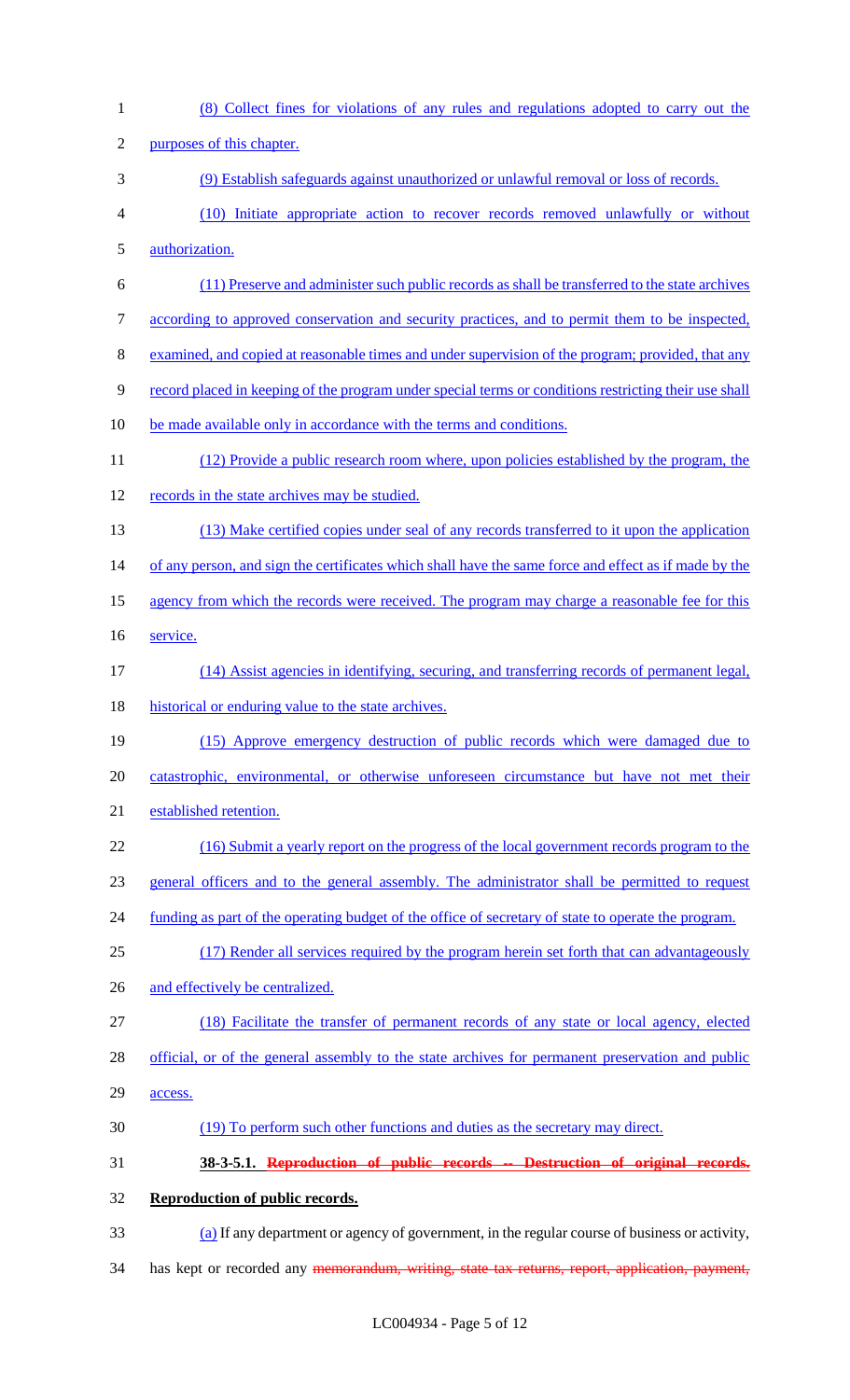1 entry, print, representation, or combination thereof, or any act, transaction, occurrence, or event, 2 and, in the regular course of business, public record or, has caused any or all of the public records 3 to be recorded, copied, or reproduced by a photographic, photostatic, microfilm, micro-card, optical 4 disk, miniature photographic, electronic or other process which accurately reproduces or forms a 5 durable medium for reproducing the original $\frac{1}{2}$ . 6 (i) the The original may be destroyed, and the reproduction established as the record copy,

7 in the regular course of business, provided the process meets standards established by the public 8 records administration, and provided all the provisions of § 38-3-6 concerning disposal of public 9 records and accessibility are fulfilled.

 (ii) The reproduction, when satisfactorily identified, shall be admissible in evidence as the original in any judicial or administrative proceeding whether or not the original exists or is available and an enlargement or facsimile of the reproduction shall be likewise admissible in evidence if the original is in existence and available for inspection under the direction of the court.

14 (b) The introduction of a reproduced record, enlargement, or facsimile into evidence shall 15 not preclude the admission into evidence of the original, if available.

- 16 (c) The duplicate of any record made pursuant to this chapter, and designated as a record
- 17 copy, shall have the same force and effect for all purposes as the original record.
- 18 (d) When provided in response to a request from the public, a certified copy shall have the

19 same force and effect for all purposes as the original record.

20 (e) This section shall not be construed to exclude from introduction into evidence any 21 document or copy thereof which is otherwise admissible under the Rhode Island general laws, as 22 amended.

# 23 **38-3-6. Public records custody and disposal.**

24 (a) Each agency shall prepare and submit to the program, in accordance with the rules and 25 regulations of the program, record control schedules for all public records in the custody of the 26 agency.

27 (b) The offices of the attorney general and the auditor general will advise the program on 28 the legal and fiscal values of records covered by proposed records control schedules. Proposed

29 schedules not returned to the administrator within sixty (60) days will be deemed acceptable by the

30 offices of the attorney general and auditor general and shall be made final.

 (c) Those records which are determined by an agency not to be needed in the transaction of current business but which, for legal or fiscal requirements, must be retained for specific time periods beyond administrative needs, shall be sent to the records center. The records will be kept in the center until time for disposition as provided in record control schedules.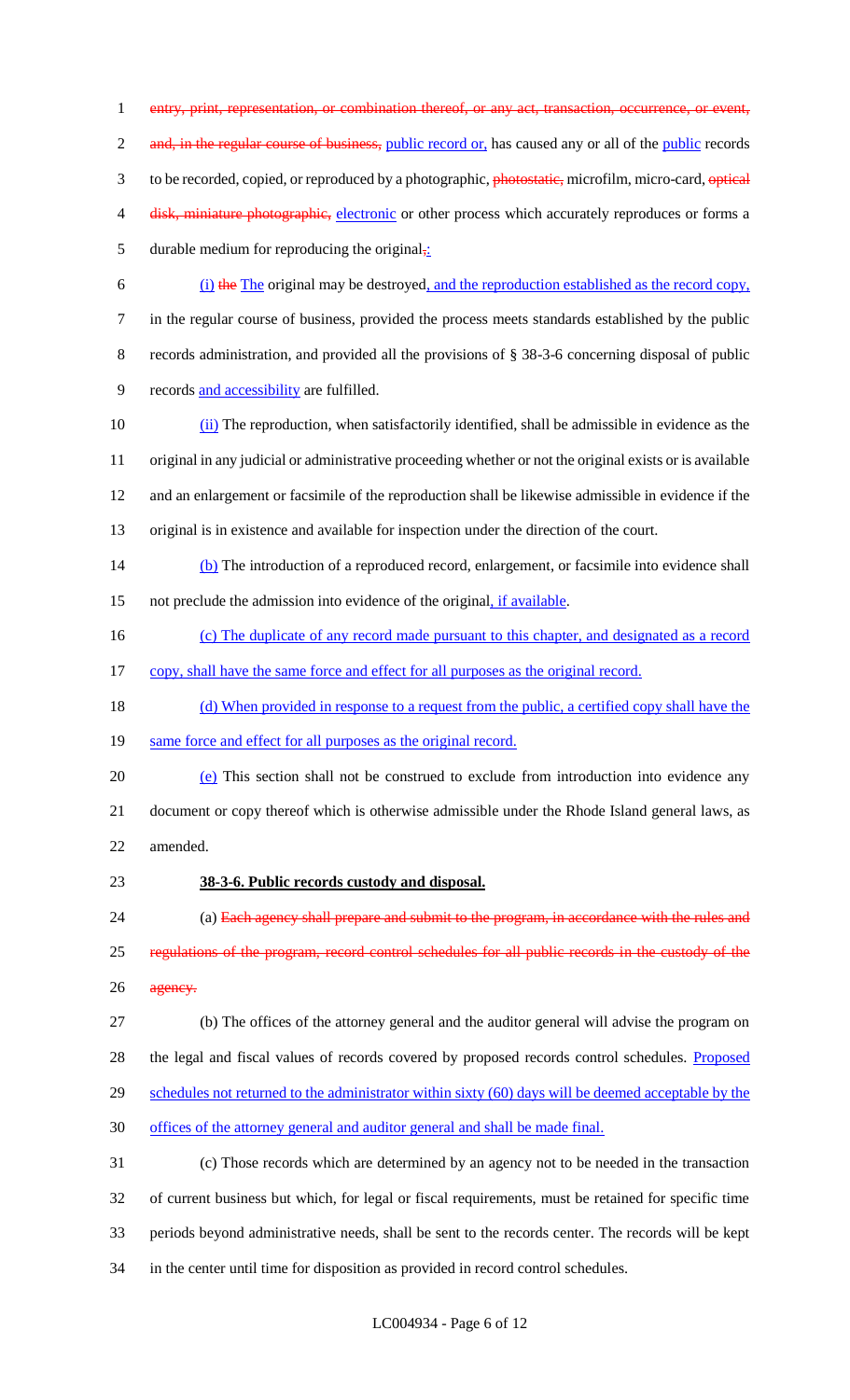1 (d) Public records, with a minimum retention of twenty (20) years, possessing enduring 2 permanent value, as determined by the administrator in consultation with the state archivist, may 3 approved records control schedules shall be transferred to the state archives or state records center 4 after the twentieth year public records repository when no longer needed by an agency in 5 transaction of current business. 6 (e) Public records determined to be of permanent value according to the records retention 7 schedule and by the administrator in consultation with the state archivist, shall be transferred to the 8 state archives following assessment after the twentieth year if transfer of custody is in the best 9 interest of the record. 10  $\left(\frac{e}{f}\right)$  Title to any record placed in the records center shall remain  $\frac{e}{f}$  with the agency placing 11 the record in the center. 12  $(f)(g)$  Title to any record transferred to the public records repository state archives, as 13 authorized in this chapter, shall be vested in the program and shall be made available to the public. 14 (g)(h) The program shall preserve and administer such public records as shall be transferred 15 to its custody according to approved conservation and security practices, and to permit them to be

16 inspected, examined, and copied at reasonable times and under supervision of the program;

17 provided that any Any record placed in keeping of the program under special terms or conditions

18 restricting their use shall be made available only in accordance with the terms and conditions

19 provisions of § 38-2-2.

20  $\frac{(\mathbf{h})(i)}{(\mathbf{h})(i)}$  Provide a public research room where, upon policies established by the program, the 21 records in the *public records repository state archives* may be studied.

 $\frac{1}{22}$  (i)(j) The program may make certified copies under seal of any records transferred to it upon the application of any person, and the certificates, signed by the administrator or his or her designee, shall have the same force and effect as if made by the agency from which the records were received. The program may charge a reasonable fee for this service.

 $\frac{f(x)}{g(x)}$  No public record shall be destroyed or otherwise disposed of by any agency without 27 prior notice to, and approval by, the program.

28  $(k)(1)$  The program shall adopt reasonable rules and regulations not inconsistent with this 29 chapter relating to the destruction and disposal of records. The rules and regulations shall provide 30 but not be limited to:

31 (1) Procedures for preparing and submitting record control schedules to the program.

32 (2) Procedures for the physical destruction or other disposal of records.

33 (3) Standards for the reproduction of records for security or with a view to the disposal of 34 the original record.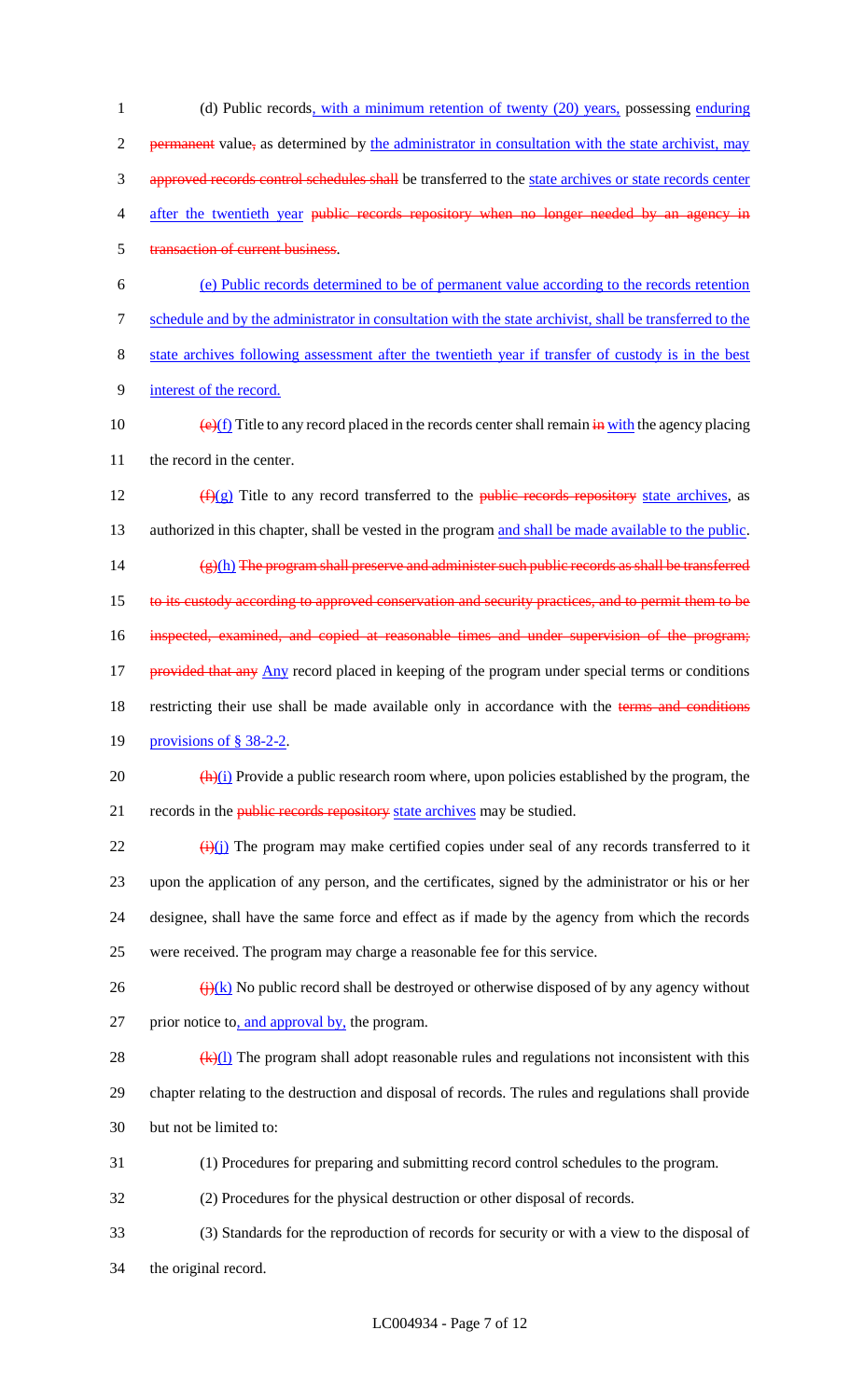| 1              | $\frac{(\mathrm{H})(\mathrm{m})}{(\mathrm{H})(\mathrm{m})}$ The program shall:                         |
|----------------|--------------------------------------------------------------------------------------------------------|
| $\overline{2}$ | (1) Establish safeguards against unauthorized or unlawful removal or loss of records; and              |
| 3              | (2) Initiate appropriate action to recover records removed unlawfully or without                       |
| 4              | authorization.                                                                                         |
| 5              | $\left(\frac{m}{n}\right)$ The program may prepare and publish handbooks, guides, indexes, and other   |
| 6              | literature directed toward encouraging the management, preservation, and uses of the state's public    |
| $\tau$         | records resource.                                                                                      |
| 8              | 38-3-7. Agency responsibilities. Duties and responsibilities of agencies.                              |
| 9              | It shall be the duty of each agency to:                                                                |
| 10             | (1) Cooperate with the program in complying with the provisions of this chapter.                       |
| 11             | (2) Establish and maintain an active and continuous program procedures for the economical              |
| 12             | and efficient management of public records, including, but not limited to, working with the            |
| 13             | administrator to create and update records control schedules and transfer permanent records to the     |
| 14             | state archives.                                                                                        |
| 15             | (3) Transfer documentary materials, or any reasonably segregable portion thereof not                   |
| 16             | including personal papers deemed not public pursuant to $\S$ 42-8.1-2(11), created or received by      |
| 17             | general officers, immediate staff, or a unit or individual of the executive office whose function is   |
| 18             | to advise and assist general officers, in the course of conducting activities which relate to or have  |
| 19             | an effect upon the carrying out of the constitutional, statutory, or other official duties carried out |
| 20             | on behalf of the state. Such materials shall be transferred at the end of the elected official's final |
| 21             | term within thirty (30) days of leaving such office.                                                   |
| 22             | (4) Submit a certification of records destruction for approval by the program for each public          |
| 23             | record the agency seeks to destroy once it has met its approved minimum retention period. The          |
| 24             | certification of records destruction shall be the permanent replacement for duly approved destroyed    |
| 25             | public records.                                                                                        |
| 26             | (5) Not later than January 1, 2023, designate a records officer who has responsibility for             |
| 27             | compliance with this chapter and has been provided orientation and training by the public records      |
| 28             | administration regarding this chapter. The records officer:                                            |
| 29             | (i) Shall establish and operate a records management program for the agency in cooperation             |
| 30             | with the division of state archives;                                                                   |
| 31             | (ii) May delegate responsibilities to an individual within the agency at his or her discretion;        |
| 32             | (iii) Not later than March 1 of each year, shall certify the accuracy of the records control           |
| 33             | schedule and approve destruction of records that have met retention periods at the state records       |
| 34             | center;                                                                                                |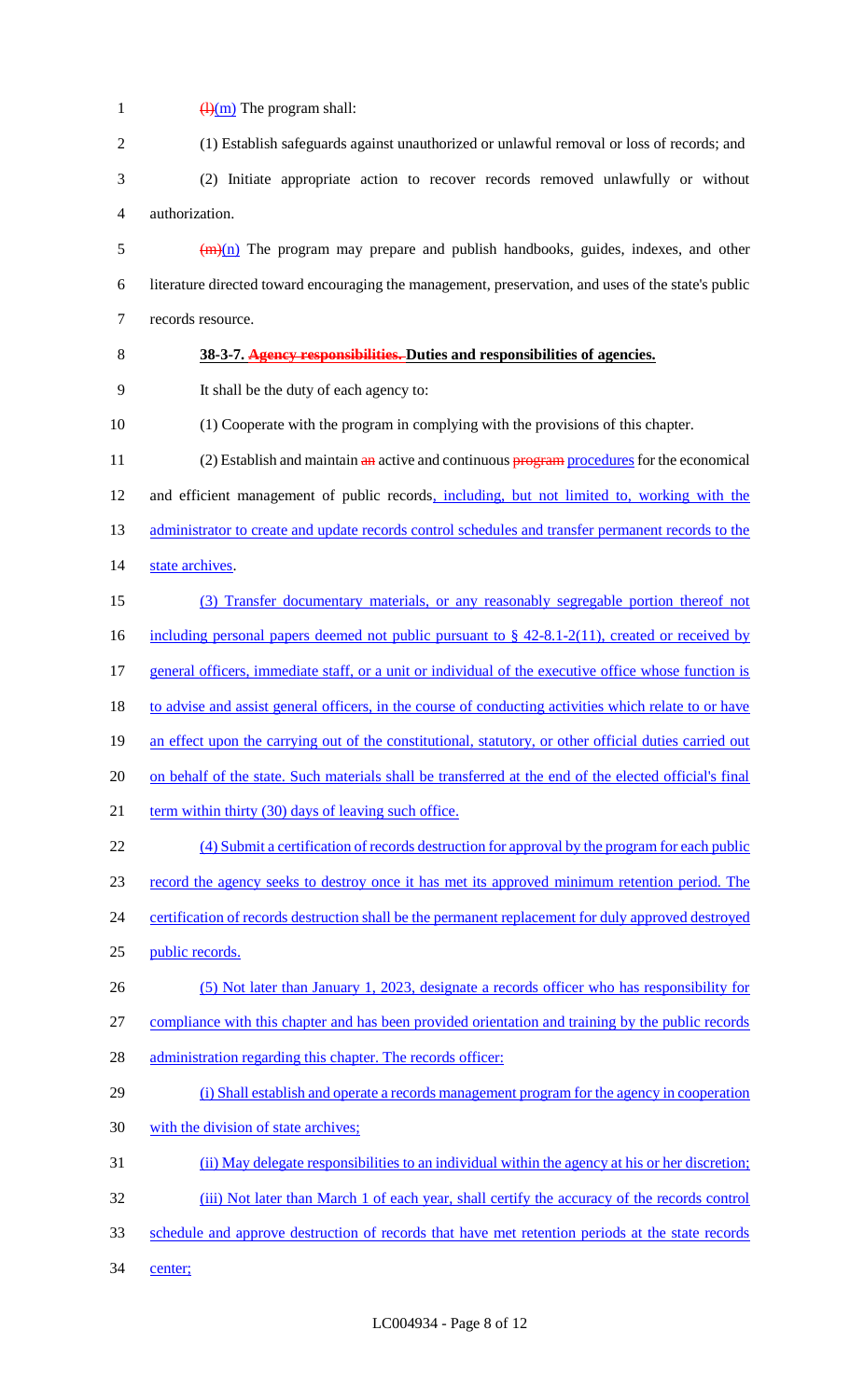- 1 (iv) May also serve as the agency forms management representative as required by § 42-
- 2 84-5.
- 3 SECTION 2. Chapter 38-3 of the General Laws entitled "Public Records Administration" 4 is hereby amended by adding thereto the following sections:
- 

### 5 **38-3-8. Public records advisory commission.**

- 6 (a) There shall be a public records advisory commission consisting of seventeen (17) 7 members, one of whom shall be a member of the senate chosen by the president of the senate, one 8 of whom shall be a member of the house of representatives chosen by the speaker of the house, six 9 (6) of whom shall be chosen by the governor, and seven (7) of whom shall be chosen by the 10 secretary. The secretary or designee shall serve as a permanent member of the commission. The 11 state archivist shall serve as a permanent member of the commission. The appointments shall 12 consist of persons who are qualified by training and experience with proven interest in historical 13 records and public records management. In the first instance, five (5) members shall be appointed 14 for a one year term, two (2) by the governor and three (3) by the secretary; five (5) members shall 15 be appointed for a two (2) year term, one by the speaker of the house, one by the president of the 16 senate, two (2) by the governor, and one by the secretary; five (5) members shall be appointed for 17 a three (3) year term, two (2) by the governor, and three (3) by the secretary. The members shall 18 hold office until July 1, in the years in which their respective terms end. Thereafter, prior to July 1 19 of each year, successors shall be appointed to replace commission members whose terms have 20 expired or will expire on July 1. A vacancy of the commission shall be filled by appointment by 21 the corresponding authority for the remainder of the unexpired terms. 22 (b) The secretary or designee shall serve as the chairperson of the commission. The state 23 archivist or designee shall serve as the secretary of the commission with voting rights. 24 (c) It shall be the duty of the public records advisory commission to provide professional 25 and technical assistance to the public records administration program, the state archives, and the 26 local governments of the state in all matters relating to the administration of public records. 27 Members of the commission shall serve without pay. 28 **38-3-9. Public reporting of compliance.**  29 Every year the secretary shall prepare a report summarizing the compliance with the 30 provisions of this chapter, which shall be submitted to the legislature and which shall be published 31 electronically on the department of state website. 32 **38-3-10. Violations.**  33 The administrator is hereby empowered to bring an action in superior court for restraining
- 34 orders and injunctive relief to restrain and enjoin violations or threatened violations of any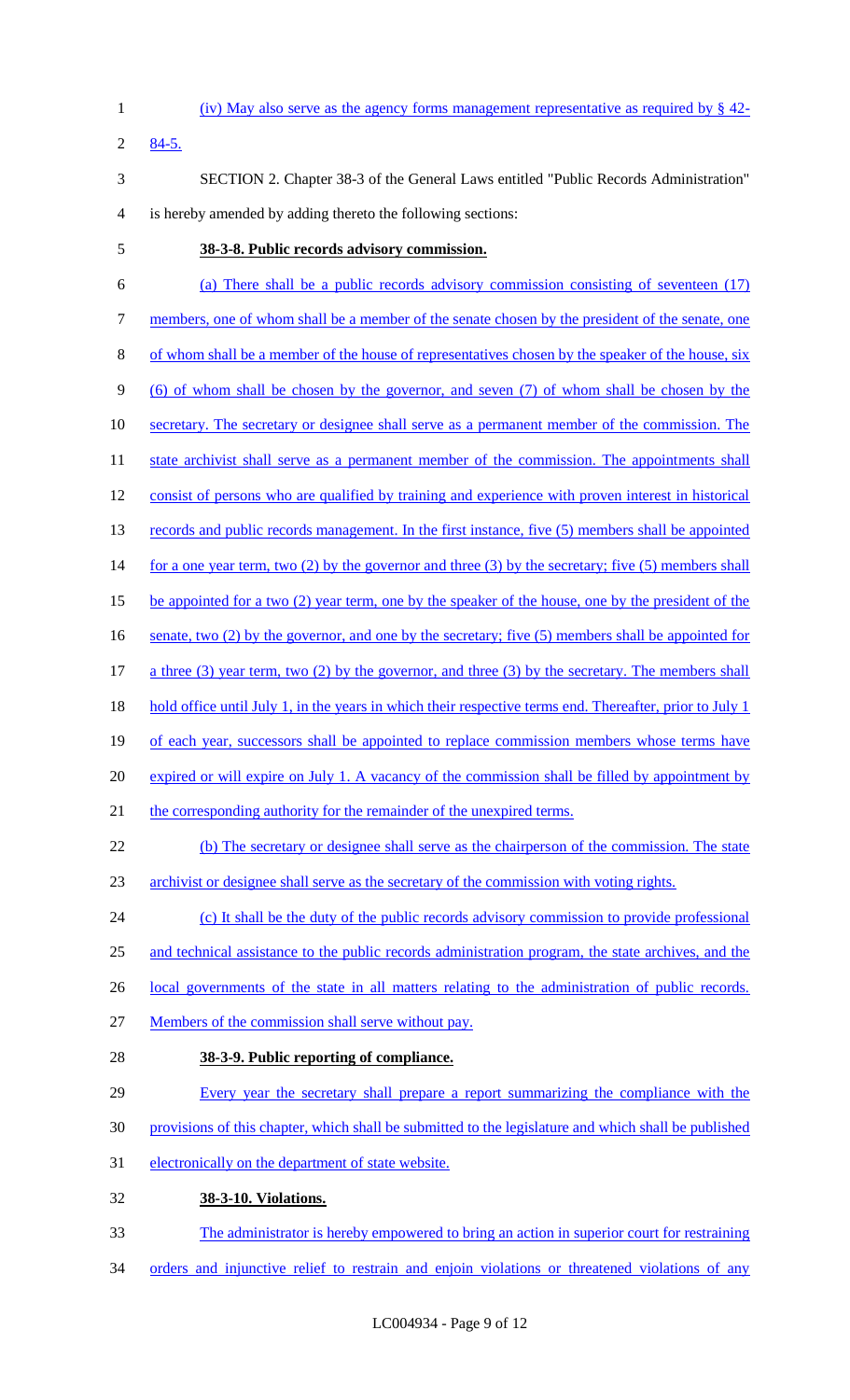# 1 provision of this chapter.

| $\overline{2}$ | 38-3-11. Severability.                                                                                  |
|----------------|---------------------------------------------------------------------------------------------------------|
| 3              | If any provision of this chapter or the application of this chapter to any person or                    |
| $\overline{4}$ | circumstances is held invalid, the invalidity shall not affect other provisions or applications of this |
| 5              | chapter which can be given effect without the invalid provision or application, and to this end the     |
| 6              | provisions of this chapter are declared to be severable.                                                |
| $\overline{7}$ | SECTION 3. Section 38-3-5 of the General Laws in Chapter 38-3 entitled "Public Records"                 |
| 8              | Administration" is hereby repealed.                                                                     |
| 9              | 38-3-5. Duties of program.                                                                              |
| 10             | It shall be the duty and responsibility of the public records administration program to:                |
| 11             | (1) Establish and administer a public records management program, including the operation               |
| 12             | of a record center or centers, and appoint a director who will apply efficient and economical           |
| 13             | management methods relating to the creation, utilization, maintenance, retention, preservation, and     |
| 14             | disposal of records.                                                                                    |
| 15             | (2) Analyze, develop, establish, and coordinate standards, procedures, and techniques of                |
| 16             | record making and record keeping.                                                                       |
| 17             | (3) Insure the maintenance and security of records which are deemed appropriate for                     |
| 18             | preservation.                                                                                           |
| 19             | (4) Institute and maintain a training and information program in all phases of records                  |
| 20             | management to bring to the attention of all agencies approved and current practices, methods,           |
| 21             | procedures, and devices for the efficient and economical management of records.                         |
| 22             | (5) Make available a centralized program of microfilming for the benefit of all agencies.               |
| 23             | (6) Make continuous surveys of record keeping operations.                                               |
| 24             | (7) Recommend improvements in current records management practices, including the use                   |
| 25             | of space, equipment, supplies, and personnel in creating, maintaining, and servicing records.           |
| 26             | (8)(i) Establish and maintain a program, in cooperation with each agency, for the selection             |
| 27             | and protection of public records considered essential to the operation of government and to the         |
| 28             | protection of the rights and privileges of citizens.                                                    |
| 29             | (ii) Make or to have made duplicates of essential records, or to designate existing record              |
| 30             | copies as essential records to be protected in the place and manner of safekeeping as prescribed by     |
| 31             | the program.                                                                                            |
| 32             | (iii) The duplicate of any record made pursuant to this chapter shall have the same force               |
| 33             | and effect for all purposes as the original record. A transcript, exemplification, or certified copy of |
| 34             | the duplicate shall be deemed, for all purposes, to be the original record.                             |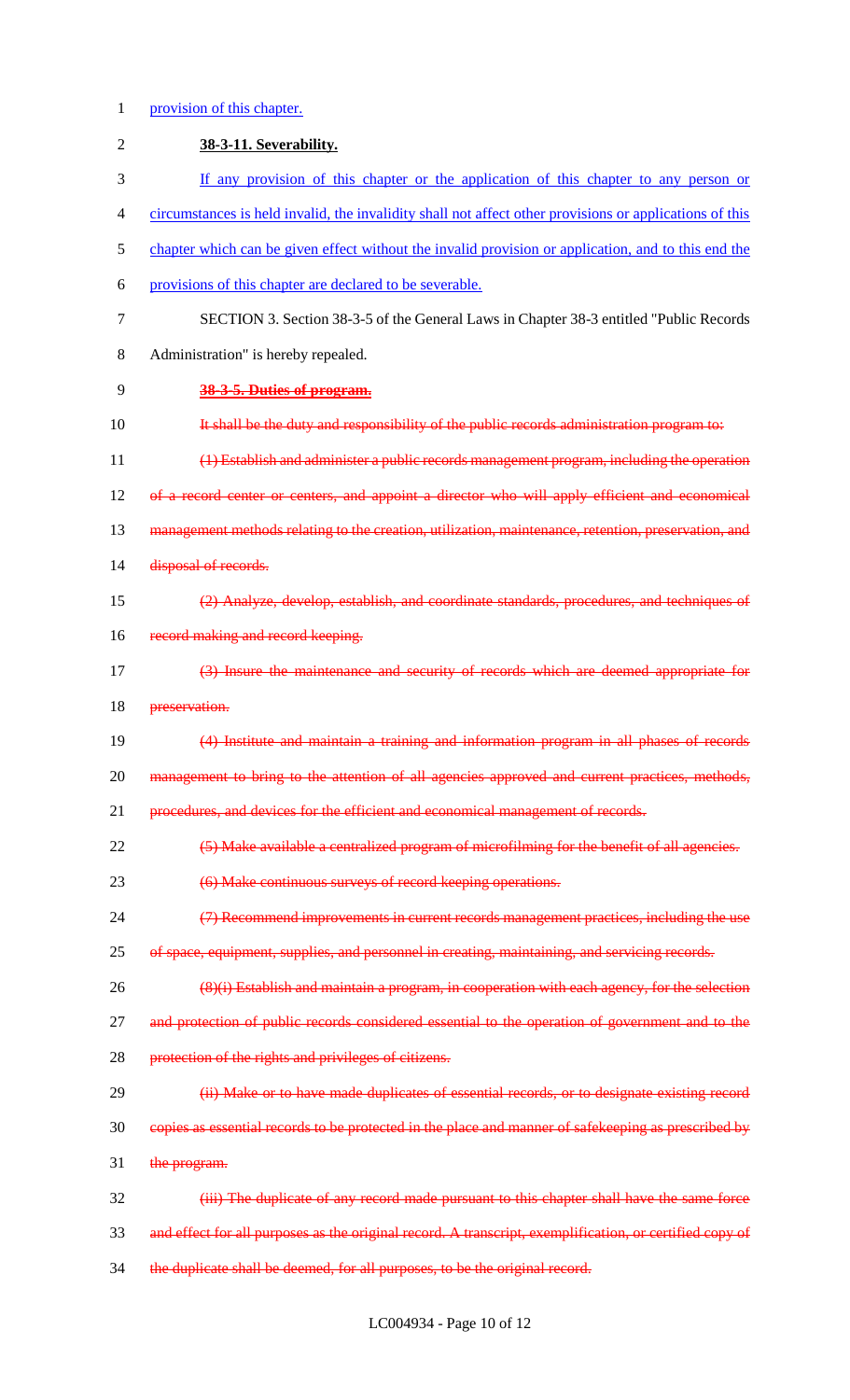1 SECTION 4. This act shall take effect upon passage.

#### $=$ LC004934  $=$